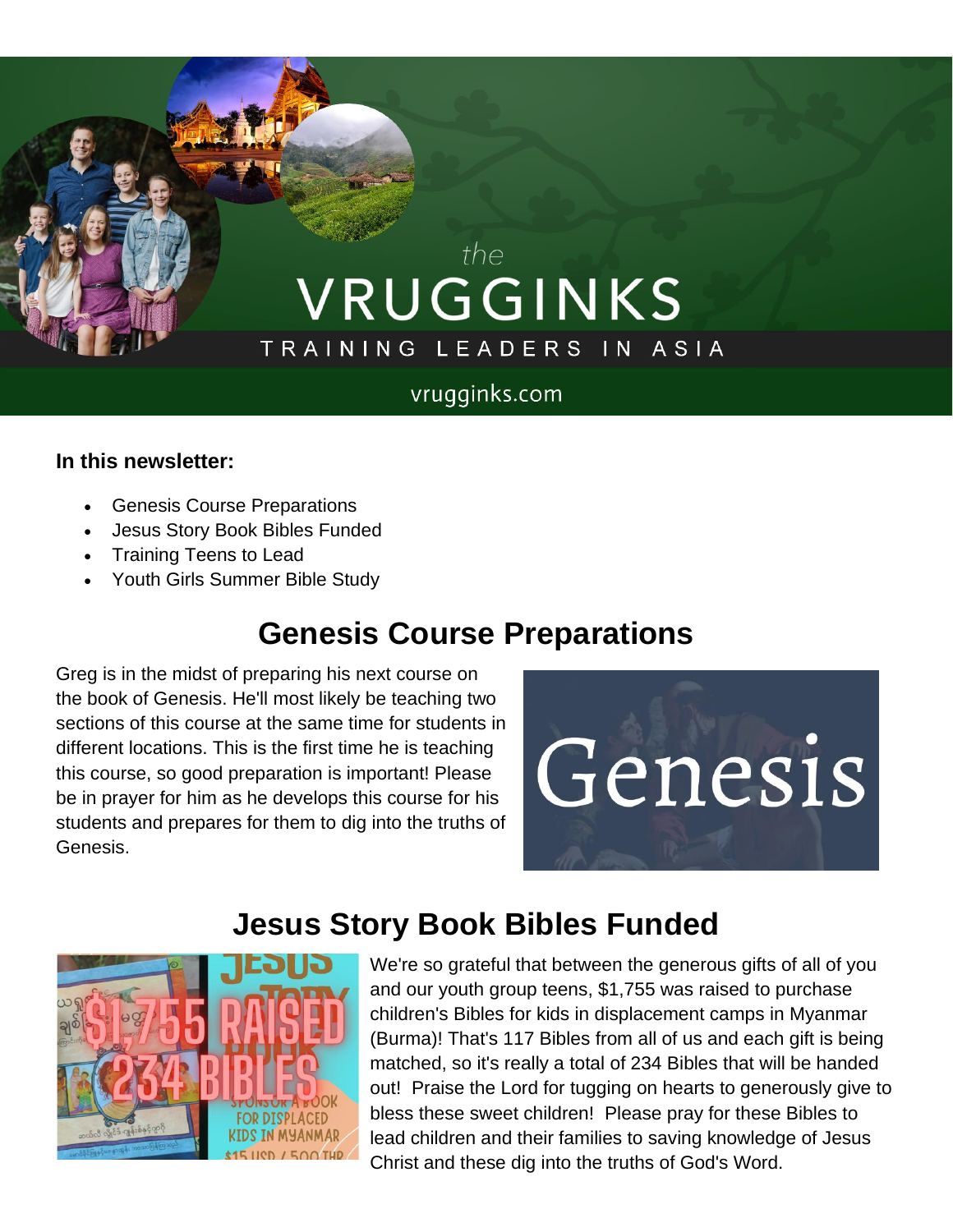#### **Training Teens to Lead**



Our vision is to train leaders in Asia, and this month we did this by helping the Youth Leadership Team of our international church youth group to plan, prepare, and lead the final youth group of the 2021-2022 school year! The youth leader teens challenged their peers to stay connected with God this summer through 1) staying in the Word, 2) staying in community, and 3) staying in conversation with God through prayer! You can check out more pictures on our The Vrugginks - Training Leaders in [Asia Facebook page.](https://www.facebook.com/thevrugginks)





#### **Youth Girls Summer Bible Study**



This summer Rachel will be leading a Youth Girls Summer Bible study! There are 30 girls signed up to dig into the book of Ruth for 7 weeks! Rachel will be leading the high school girls in our dining room, and another mom will be leading the middle school girls in our living room. Please pray for the girls to learn much from this special summer Bible study!